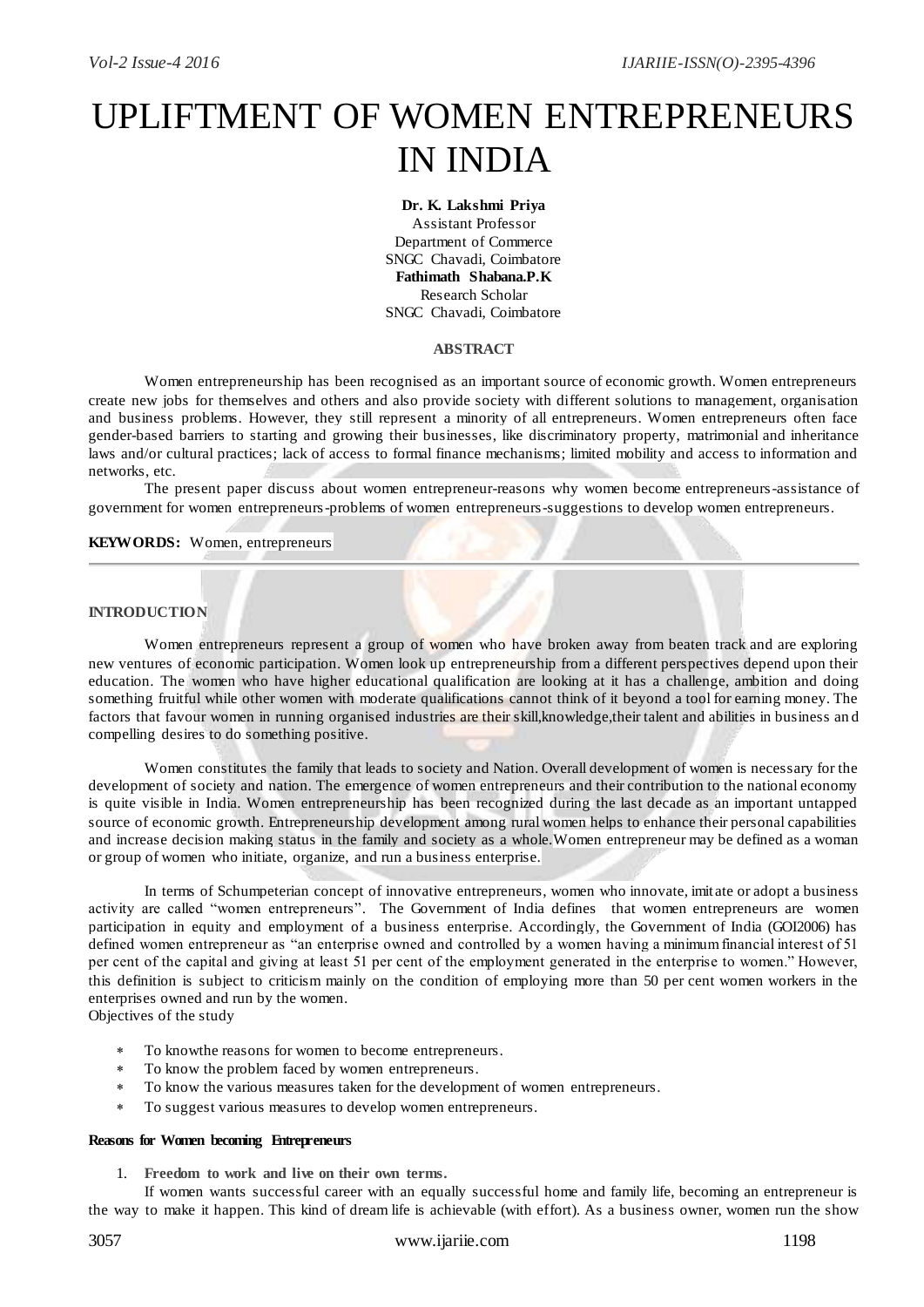by setting their own hours and creating the ideal blend of work/life balance. When they start their own business they will enjoy having the liberty to make it happen on their own terms. Though it may take a while to figure out their perfect schedule, they are still the one in charge and can make as many changes necessary to live life on their own terms.

2. **The opportunity to build something for themselves** 

It is a great feeling to know that women are creating and building something that is all theirs.It's exciting to work for themselves, instead of someone else. There is a sense of pride that women get as a business owner that they won't get anywhere else. Entrepreneurship has no boundaries. No matter what a women"s background, education or experience level, they can succeed as a business owner with the right formula.

3. **More gender equality.**

Traditionally male-dominated fields, like technology, are opening up more and more to women. Where it once was unusual to see a female CEO in certain industries, it is becoming commonplace today. Businesswomen are rising to the top in every field.

4. **Work Life Balance**

It is very beneficial to have a good work life balance. First of all, one has to get to spent more time with family and friends.

When the time permits, they think to enjoy outside of work that make creativity, like reading or getting out to exercise etc. this will reduce stress and help make you more productive at work as well as being healthier.

5. **Pursue a Passion** 

Women are working for themselves to live out their dreams.

6. **Be their own Boss**

Being their own boss is definitely the biggest benefit of working themselves.

#### **Steps Taken By the Government to Develop Women Entrepreneurs in India**

The Government of India has also formulated various training and development cum employment generations programs for the women to start their ventures. These programmes are as follows:

**1. Steps taken in Seventh Five-Year Plan:**

In the seventh five-year plan, a special chapter on the "Integration of women in development" was introduced by Government with following suggestion:

a. **Specific target group:**

It was suggested to treat women as a specific target groups in all major development programs of the country. b. **Arranging training facilities:**

- It is also suggested in the chapter to devise and diversify vocational training facilities for women to suit their changing needs and skills.
- c. **Developing new equipments:** Efforts should be made to increase their efficiency and productivity through appropriate technologies, equipments and practices.
- d. **Marketing assistance:** It was suggested to provide the required assistance for marketing the products produced by women entrepreneurs. 10 a.
- e. **Decision-making process:**
	- It was also suggested to involve the women in decision-making process.
- **2. Steps taken by Government during Eight Five-Year Plan:**

The Government of India devised special programs to increases employment and income -generating activities for women in rural areas. The following plans are lunched during the Eight-Five Year Plan:

- a) Prime Minister RojgarYojana and EDPs were introduced to develop entrepreneurial qualities among rural women.
- b) "Women in agriculture" scheme was introduced to train women farmers having small and marginal holdings in agriculture and allied activities.
- c) To generate more employment opportunities for women KVIC took special measures in remote areas.
- d) Women co-operatives schemes were formed to help women in agro-based industries like dairy farming, poultry, animal husbandry, horticulture etc. with full financial support from the Government.
- e) Several other schemes like integrated Rural Development Programs (IRDP), Training of Rural youth for Self employment (TRYSEM) etc. were started to alleviated poverty.30-40% reservation is provided to women under these schemes.
- **3. Steps taken by Government during Ninth Five-Year Plan:**

Economic development and growth is not achieved fully without the development of women entrepreneurs. The Government of India has introduced the following schemes for promoting women entrepreneurship because the future of small scale industries depends upon the women-entrepreneurs:

a) Trade Related Entrepreneurship Assistance and Development (TREAD) scheme was lunched by Ministry of Small Industries to develop women entrepreneurs in rural, semi-urban and urban areas by developing entrepreneurial qualities.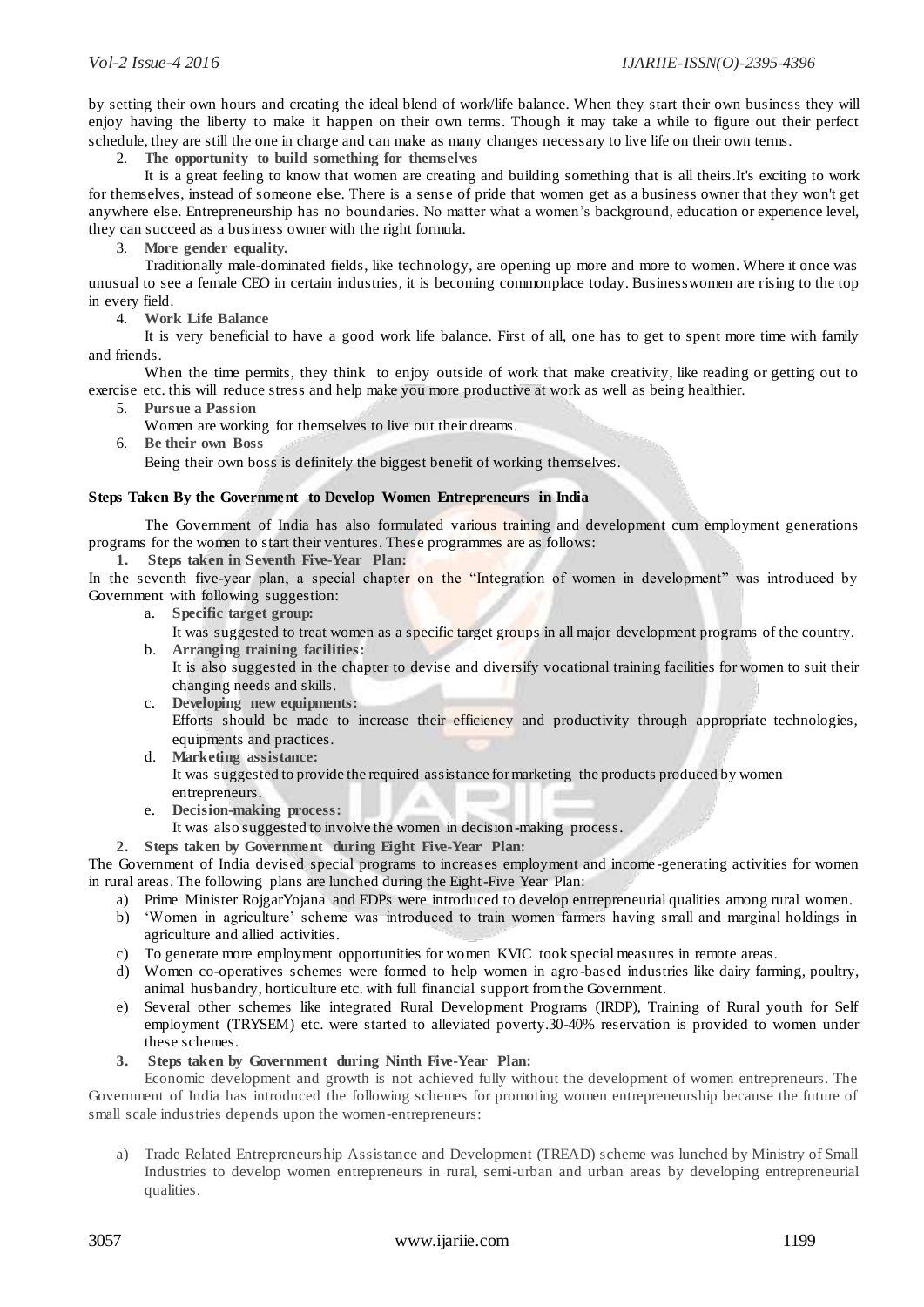- b) Women Component Plant, a special strategy adopted by Government to provide assistance to women entrepreneurs.
- c) SwarnaJayanti Gram SwarozgarYojana and SwaranJayantiSekhariRozgarYojana were introduced by government to provide reservations for women and encouraging them to start their ventures.
- d) New schemes named Women Development Corporations were introduced by government to help women entrepreneurs in arranging credit and marketing facilities.
- e) State Industrial and Development Bank of India (SIDBI) has introduced following schemes to assist the women entrepreneurs. These schemes are:
	- i. MahilaUdyamNidhi
	- ii. Micro Cordite Scheme for Women
	- iii. MahilaVikasNidhi
	- iv. Women Entrepreneurial Development Programmes
	- v. Marketing Development Fund for Women
- **4.** Consortium of Women entrepreneurs of India provides a platform to assist the women entrepreneurs to develop new, creative and innovative techniques of production, finance and marketing.

There are different bodies such as NGOs, voluntary organizations, Self-help groups, institutions and individual enterprises from rural and urban areas which collectively help the women entrepreneurs in their activities.

### **5. Training programmes:**

The following training schemes specially for the self employment of women are introduced by government:

- a. Support for Training and Employment Programme of Women (STEP).
- b. Development of Women and Children in Rural Areas (DWCRA).
	- c. Small Industry Service Institutes (SISIs)
	- d. State Financial Corporations
	- e. National Small Industries Corporations
	- f. District Industrial Centres (DICs)

## **6. MahilaVikasNidhi:**

SIDBI has developed this fund for the entrepreneurial development of women especially in rural areas. Under MahilaVikasNidhi grants loan to women are given to start their venture in the field like spinning, weaving, knitting, embroidery products, block printing, handlooms handicrafts, bamboo products etc.

#### **7. RashtriyaMahilaKosh:**

In 1993, RashtriyaMahilaKosh was set up to grant micro credit to pore women at reasonable rates of interest with very low transaction costs and simple procedures.

#### **Problems of women entrepreneurs**

### **1. Problem of Finance:**

Finance is regarded as "life-blood" for any enterprise, be it big or small. However, women entrepreneurs suffer from shortage of finance on two counts.

Firstly, women do not generally have property on their names to use them as collateral for obtaining funds from external sources. Thus, their access to the external sources of funds is limited.

Secondly, the banks also consider women less credit-worthy and discourage women borrowers on the belief that they can at any time leave their business. Given such situation, women entrepreneurs are bound to rely on their own savings.

### **2. Scarcity of Raw Material:**

Most of the women enterprises are plagued by the scarcity of raw material and necessary inputs. Added to this are the high prices of raw material, on the one hand, and getting raw material at the minimum of discount, on the other

### **3. Stiff Competition:**

Women entrepreneurs do not have organizational set-up to pump in a lot of money for canvassing and advertisement. Thus, they have to face a stiff competition for marketing their products with both organized sector and their male counterparts. Such a competition ultimately results in the liquidation of women enterprises.

### **4. Limited Mobility:**

Unlike men, women mobility in India is highly limited due to various reasons. A single woman asking for room is still looked upon suspicion. Cumbersome exercise involved in starting an enterprise coupled with the officials humiliating attitude towards women compels them to give up idea of starting an enterprise.

#### **5. Family Ties:**

In India, it is mainly a women's duty to look after the children and other members of the family. Man plays a secondary role only. In case of married women, she has to strike a fine balance between her business and family. Her total involvement in family leaves little or no energy and time to devote for business.

Support and approval of husbands seem necessary condition for women"s entry into business. Accordingly, the educational level and family background of husbands positively influence women"s entry into business activities.

#### **6. Lack of Education:**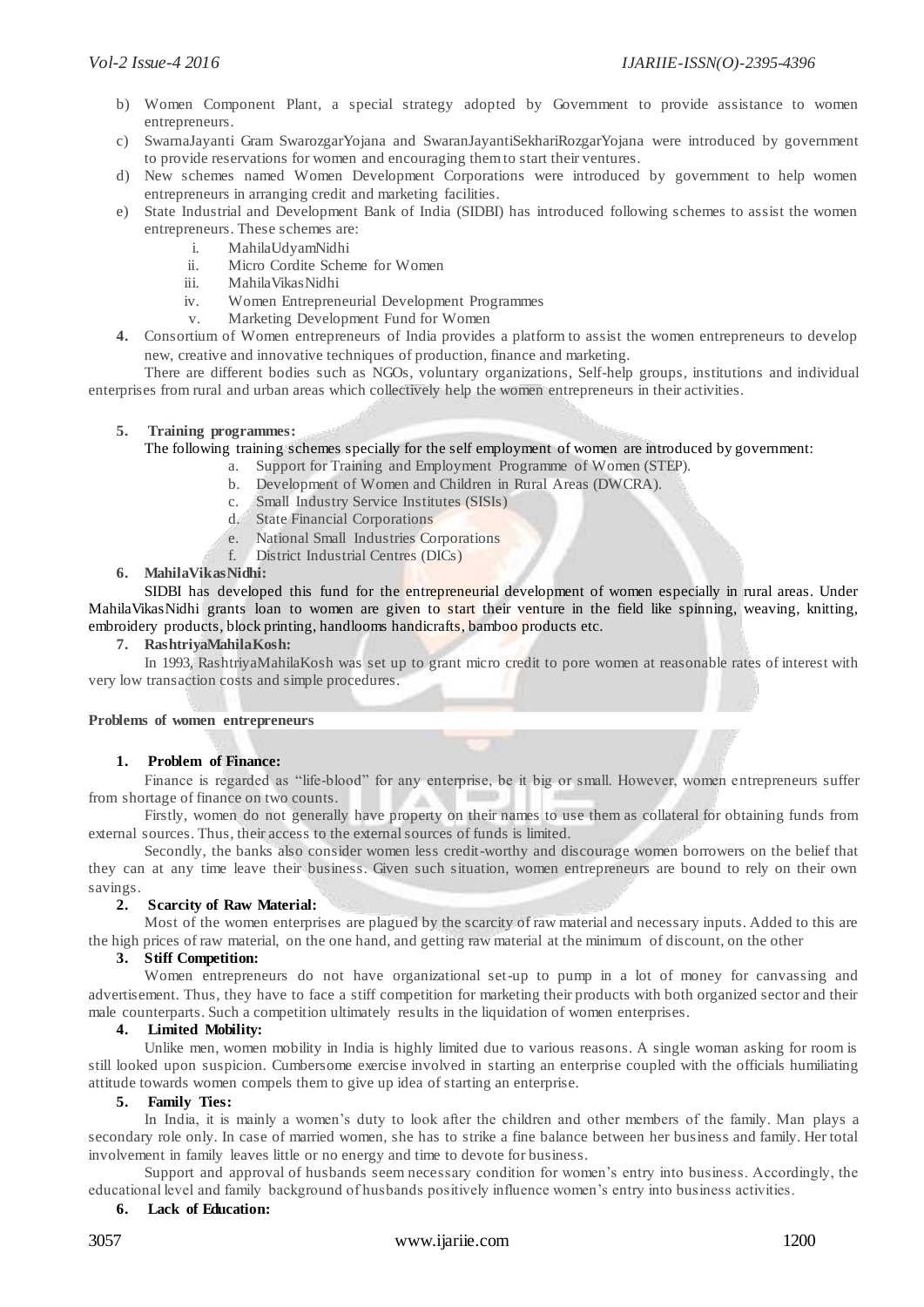In India, around three-fifths (60%) of women are still illiterate. Illiteracy is the root cause of socio-economic problems. Due to the lack of education and that too qualitative education, women are not aware of business, technology and market knowledge. Also, lack of education causes low achievement motivation among women. Thus, lack of education creates one type or other problems for women in the setting up and running of business enterprises.

## **7. Male-Dominated Society:**

Male chauvinism is still the order of the day in India. The Constitution of India speaks of equality between sexes. But, in practice, women are looked upon as abla, i.e. weak in all respects. Women suffer from male reservations about a women's role, ability and capacity and are treated accordingly. In nutshell, in the male-dominated Indian society, women are not treated equal to men. This, in turn, serves as a barrier to women entry into business.

# **8. Low Risk-Bearing Ability:**

Women in India lead a protected life. They are less educated and economically not self-dependent. All these reduce their ability to bear risk involved in running an enterprise. Risk-bearing is an essential requisite of a successful entrepreneur.

### **9. Marketing Problems:**

Women entrepreneurs continuously face the problems in marketing their products. It is one of the core problems as this area is mainly dominated by males and even women with adequate experience fail to make a dent.

For marketing the products women entrepreneurs have to be at the mercy of middlemen who pocket the chunk of profit. Although the middlemen exploit the women entrepreneurs, the elimination of middlemen is difficult, because it involves a lot of running about. Women entrepreneurs also find it difficult to capture the market and make their products popular.

## **10. Credit Facilities:**

Though women constitute about 50 per cent of population, the percentage of small scale enterprise where women own 51 percent of share capital is less than 5 percent. Women are often denied credit by bankers on the ground of lack of collateral security. Therefore, women's access to risk capital is limited.

The complicated procedure of bank loans, the inordinate delay in obtaining the loans and running about involved do deter many women from venturing out. At the same time, a good deal of self- employment programme has been promoted by the govt. and commercial banks.

### **11. Heavy Competition**

Many of the women enterprises have imperfect organizational set up. But they have to face severe competition from organized industries.

## **12. High cost of production**

High cost of production undermines the efficiency and stands in the way of development and expansion of women's enterprises, government assistance in the form of grant and subsidies to some extent enables them to tide over the difficult situations. However, in the long run, it would be necessary to increase efficiency and expand productive capacity and thereby reduce cost to make their ultimate survival possible, other than these, women entrepreneurs so face the problems of labour, human resources, infrastructure, legal formalities, overload of work, lack of family support, mistrust etc.

In addition to above problems, inadequate infrastructural facilities, shortage of power, social attitude, low need for achievement and socioeconomic constraints also hold the women back from entering into business.

# **SUGGESTIONS TO DEVELOP WOMEN ENTREPRENEURS**

- Govt has to consider women as a specific target group for in developmental programms.
- Better educational facilities and schemes should be extended to women folk from government part.
- Adequate training program on management skills to be provided to women community.
- Encourage women's participation in decision-making.
- In Banks and finance instituition, special cells may be opened for providing easy finance to women entrepreneur. These cells should be manned by women officers and clerks. Further finance may be provided at concessional rates of interest.
- Women entrepreneurs should be encouraged and assisted to set up co -operatives with a view to eliminate middlemen. These co-operatives will pool the inputs of the women enterprises and sell them on remunerative prices.
- Scares and imported raw materials may be made available to women entrepreneurs on priority based.
- Steps may be taken to make family members aware of the potential of girls and their dual role in society. At the same time there must be change in negatives social attitude towards women.
- Honest and sincere attempts should be undertaken by the government and social organizations to increase literacy among females.
- In rural areas self employment opportunities should be develop for helping women.
- Marketing facilities for the purpose of buying and selling of both raw and finished goods should be provided in easy reach.